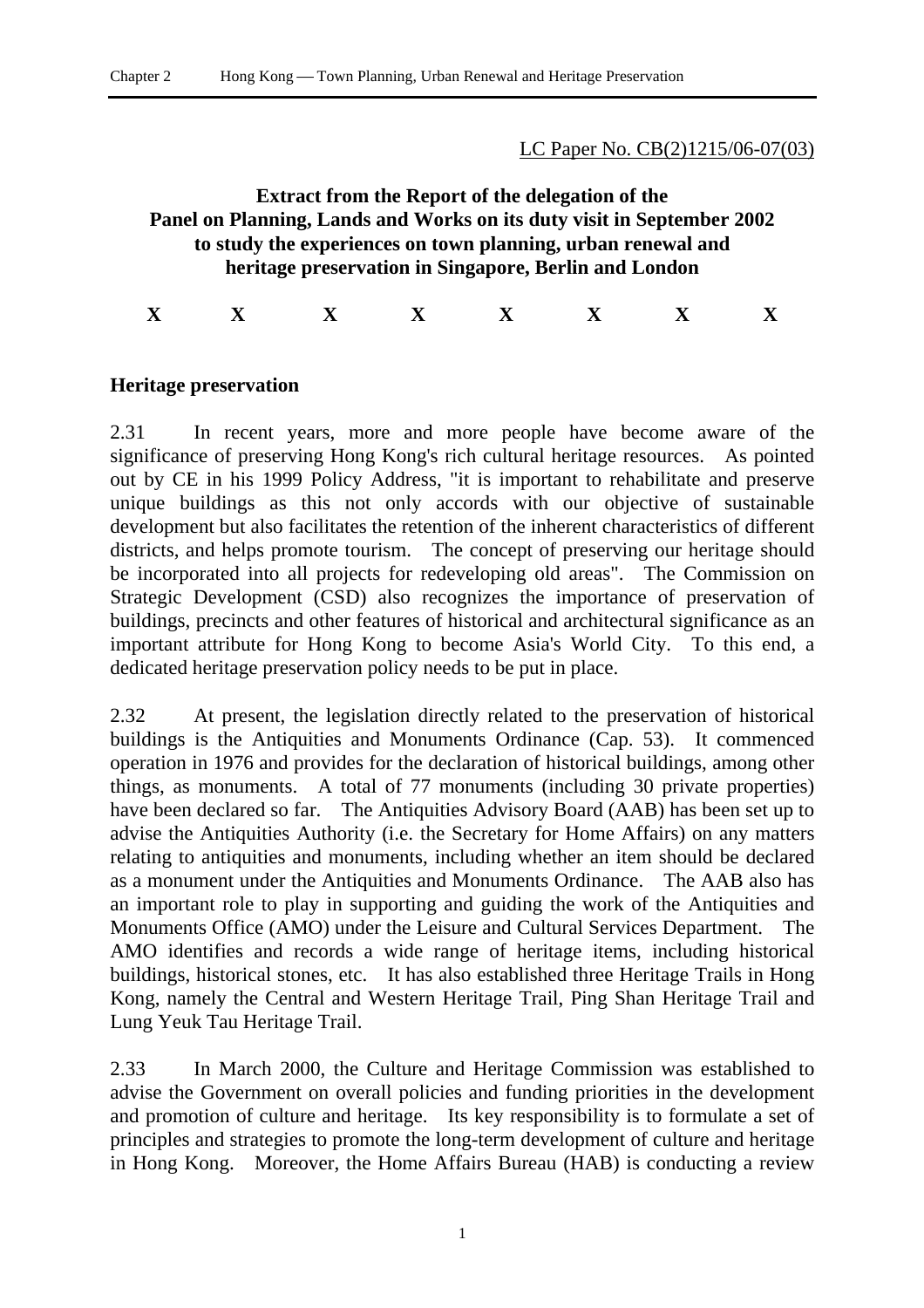of the policy and related legislation on the preservation of historical buildings and sites which are in private ownership. The question of affording better protection to historical buildings and sites in private ownership will be addressed in the context of HAB's review.

2.34 As regards URA, it is required to implement the URS which provides that heritage preservation should be part of urban renewal, and that URA should preserve heritage buildings if such preservation forms part of its urban renewal projects. Preservation should include preservation and restoration of buildings, sites and structures of historical, cultural or architectural interest, and retention of the local colour of the community and the historical characteristics of different districts. As far as practicable, the preserved heritage buildings should be put to proper community, public or other beneficial use. The aim is that these buildings should be a living and functional part of the community and not mere historical artefacts for display. In this connection, URA has set up a Conservation Advisory Panel comprising members from other countries to assist in the development of preservation policy and practice. Conservation strategies for the target areas will be formulated.

# **The delegation's views**

2.35 Whilst appreciating the efforts made by the planning authorities in formulating long-term planning and development strategies for Hong Kong, the delegation considers that more emphasis should be placed on maximizing the use of existing resources, including the existing land, buildings, built heritage and waterfront areas, and identifying new development opportunities. In this connection, an integrated approach to cover urban renewal and heritage preservation in the town planning process should be explored. Moreover, more could be done to enhance public participation in the planning process to ensure that the development plan is able to cater for the needs of the people. Reference is made to the experiences of Singapore (Chapter 3), Berlin (Chapter 4) and London (Chapter 5) in these aspects.

|    |     | -- |     |     |
|----|-----|----|-----|-----|
| -- | --- | -- | --- | --- |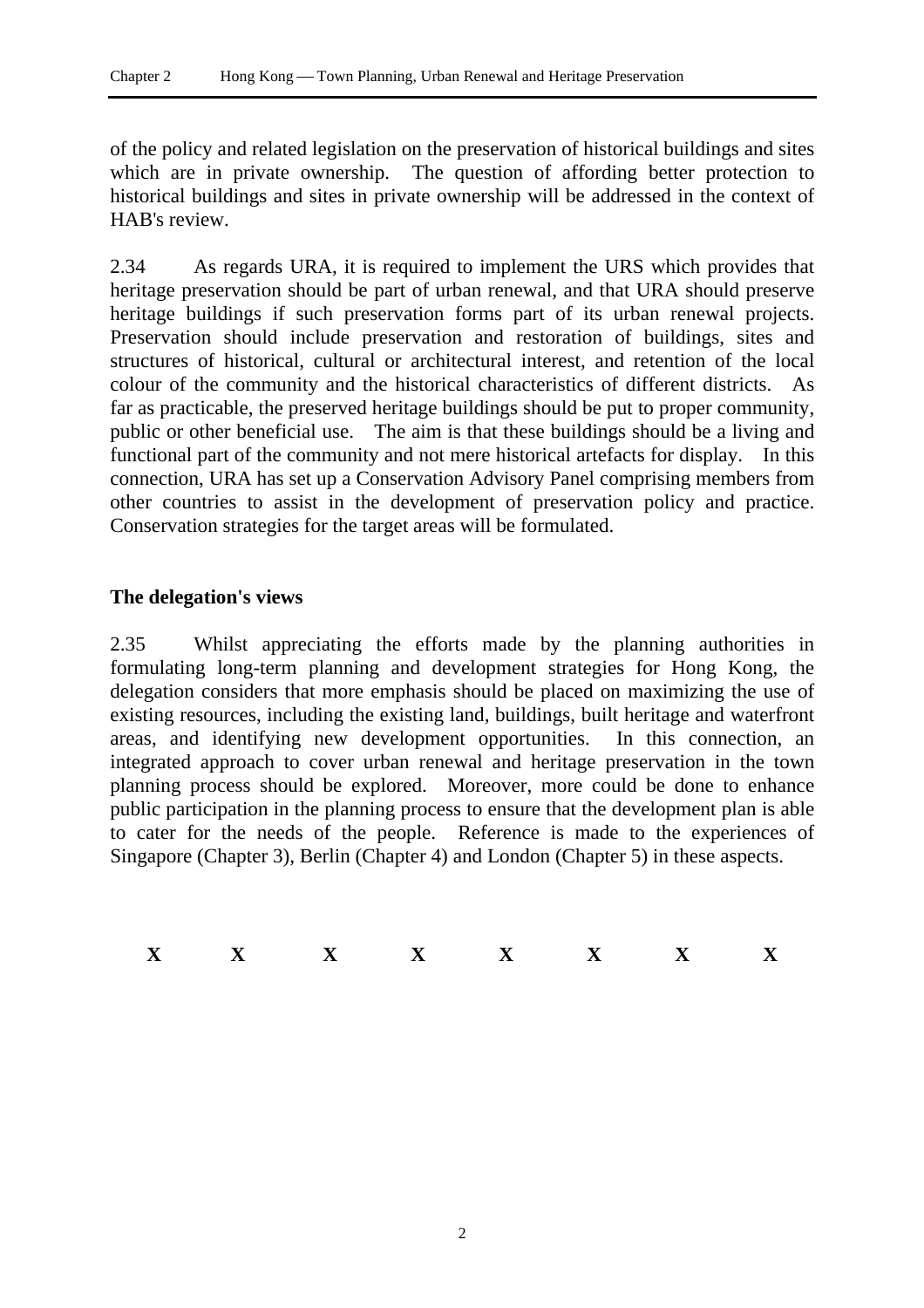$$
\begin{array}{cccccccccccccc} \mathbf{X} & \mathbf{X} & \mathbf{X} & \mathbf{X} & \mathbf{X} & \mathbf{X} & \mathbf{X} & \mathbf{X} & \mathbf{X} \end{array}
$$

#### **Heritage preservation**

3.36 The UR Authority's active involvement in conservation started as early as the 1970s with the rehabilitation of some state-owned properties for adaptive reuse. In 1989, it drew up a Conservation Plan mapping out the criteria and methods for conservation, so that areas and buildings can be sensitively restored whilst still retaining the spirit and ambience of historic places and buildings. To-date, it has gazetted over 5 600 pre-war buildings for conservation. Some two-thirds of them have been restored.

- 3.37 The UR Authority's role in conservation encompasses five areas, as follows:
	- (a) To identify and recommend buildings of historical, architectural and cultural merits for conservation;
	- (b) To encourage the private sector to participate in conservation programmes;
	- (c) To provide the legal framework for conservation as well as documents/materials to guide owners and professionals in their conservation works;
	- (d) To seek the views of professionals and owners of conservation buildings before deciding on policies and guidelines; and
	- (e) To create a better understanding of conservation and shares with professionals and owners of conservation buildings the appropriate restoration methods so as to achieve quality restoration.

3.38 The UR Authority is now identifying more buildings for conservation. These include post-war buildings which are of significant historical and architectural merits. In this connection, the Conservation Advisory Panel (CAP) has been set up in June 2002 to give inputs to built heritage proposals put up by the UR Authority, as well as propose buildings for the UR Authority to study for possible conservation. The CAP also promotes greater public education and understanding of the gazetted built heritage. With 15 members who are professionals from the building industry, arts and heritage, education and journalism, and the Government, CAP enables the UR Authority to reach out to more people to disseminate and gather views.

3.39 In line with the effort to encourage quality restoration, the UR Authority has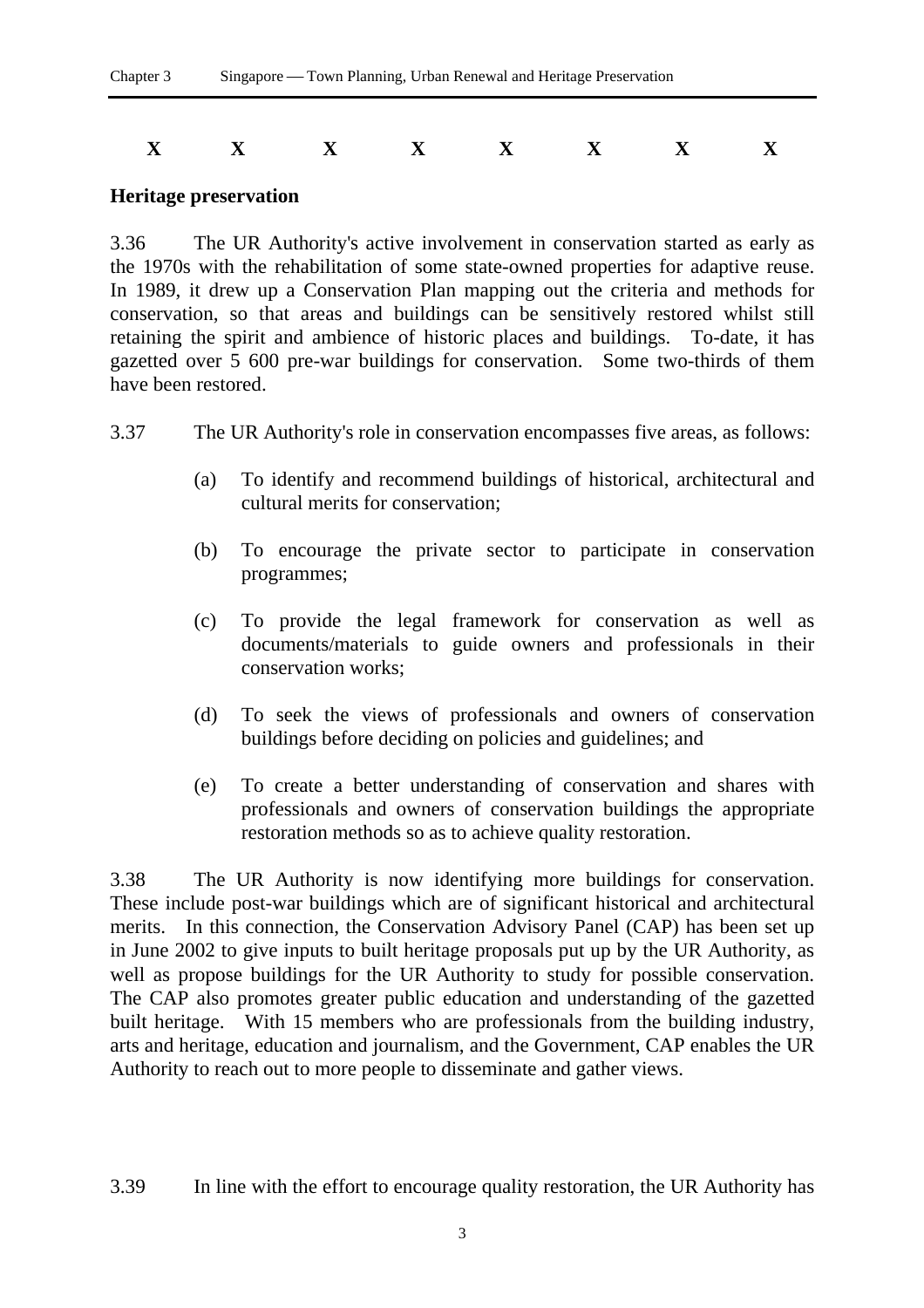launched the annual Architectural Heritage Awards since 1995 to recognize owners, professionals and contractors who have gone beyond the basic essentials to restore monuments and conservation buildings to their former glory for today's use. The Awards are open to all monuments and conservation buildings in Singapore.

# Conservation principle

3.40 In Singapore, the fundamental principle of conservation is "maximum Retention, sensitive Restoration and careful Repair" - the "3R"s. This principle has been applied in different degrees to the different groups of conservation areas taking into consideration the historical significance, the context of the surrounding developments as well as the long-term planning intention for each of the areas.

# Conservation areas

3.41 Most of the historic buildings in Singapore are found in the Central Area, in particular, Chinatown and Boat Quay. The delegation was given a guided tour of the Kreta Ayer and Bukit Pasoh Conservation Areas (Chinatown), Boat Quay Conservation Area (Photo 3.3) and Fullerton Building Conservation Area.

3.42 Being the largest of Singapore's historic areas, Chinatown developed over a century in four phases: Telok Ayer in the 1820s, Kreta Ayer in the 1830s, Bukit Pasoh in the early 1900s and Tanjong Pagar in the 1920s. Under a plan of the UR Authority to conserve Chinatown, these four places were given conservation status in 1989 and buildings of architectural and historical significance were retained and restored. In respect of the Kreta Ayer and Bukit Pasoh Conservation Areas, they contain two and three-storey shophouses mainly of the Transitional, Late and Art Deco Styles. Shophouses, an important building type in Singapore's architectural heritage, are narrow small terraced houses for business and living. Constructed between 1840 and 1960, these humble buildings are two to three-storey high, built in contiguous blocks with common party walls. The ground floor was used as shop space while the owners lived on the upper levels. While shophouses are conserved, commercial and/or residential uses are allowed for in these buildings. Most of the conserved shophouses are now used as shops, coffee houses and eating places.

3.43 The Boat Quay Conservation Area was also given conservation status in 1989. It was traditionally the centre of trading activities along the Singapore River. Its two and three-storey shophouses mainly of the Early, Transitional and Art Deco Styles which line the River are also conserved.

3.44 Located in the Downtown Core, the Fullerton Building sits on the historic promontory between the Singapore River and Marina Bay and at the edge of Raffles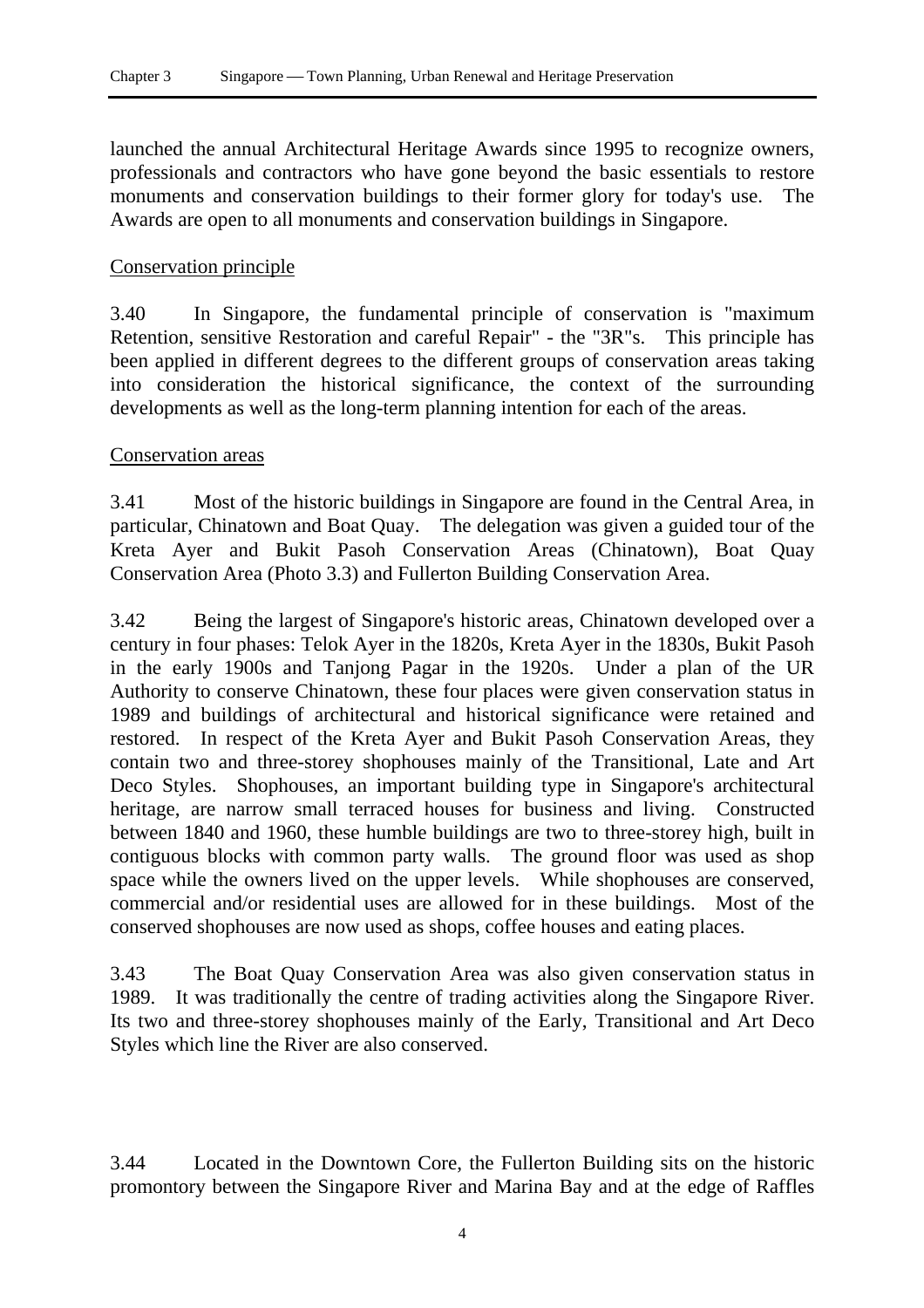Place, the dynamic hub of Singapore's financial community. Built originally as a fortress and subsequently became the home of the General Post Office and Government offices, the Fullerton Building was given conservation status in 1996. It was redeveloped as a hotel in 2001.

**X X X X X X X X**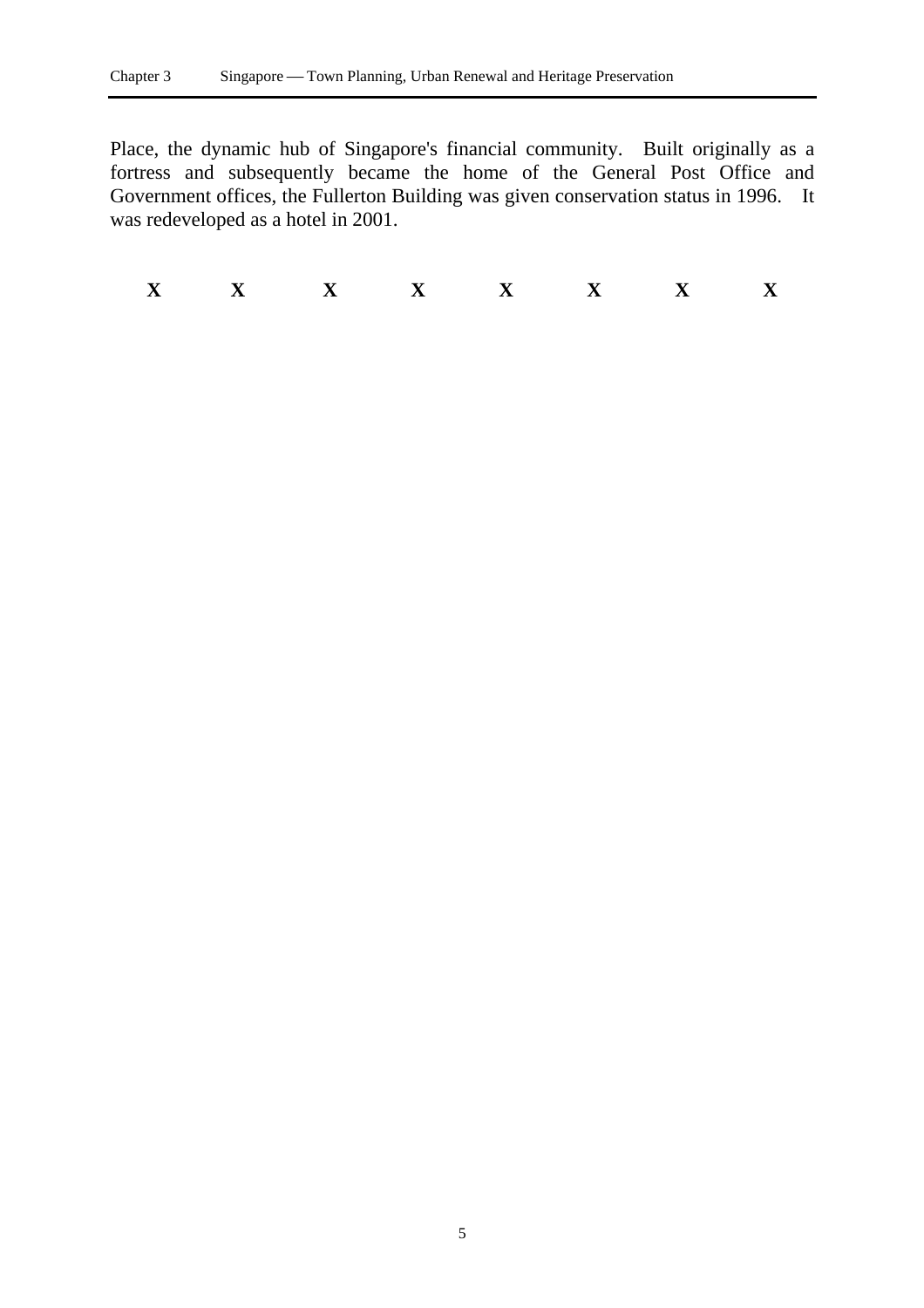# **X X X X X X X X**

# **Heritage preservation**

4.21 Although Berlin has undergone changes and suffered large-scale destruction in the past decades, much has been preserved, restored and expanded. The bulk of Berlin's monuments originate from the  $19<sup>th</sup>$  and  $20<sup>th</sup>$  centuries. The processes of industrialization and urbanization in the last two hundred years, along with Berlin's development from the Prussian residence to the capital of the German Empire and ultimately, to the seat of the Parliament and Government, have left the most traces. The Berlin Regional Monument Authority (BRMA), which was reorganized in 1995, has recorded and preserved the historic building fabric throughout its 200-year-old existence. It has to ensure that any interventions made to the building fabric of historic monuments are limited to an acceptable minimum and, above all, to prevent demolition in the interest of the general public. There are around 8 000 listed historic monuments in Berlin.

### Cultural historic monuments

4.22 The United Nations Educational, Scientific and Cultural Organization declared in 1990 and 1999 two famous Berlin historic ensembles as world heritage sites: the Prussian palaces and gardens in Berlin and Potsdam, and the Berlin Museumsinsel (Museum Island). The Berlin and Potsdam world heritage site consists of harmonious ensembles formed by palaces and gardens built over hundreds of years under Prussian Kings. As regards the Berlin Museumsinsel, it has an architectural ensemble of five individual, harmoniously constructed museums of archaeological collections and art from the  $19<sup>th</sup>$  century. In view of the devastating effects of the war and the need to cope with the increased volume of visitors and the requirements of modern exhibition presentation, the island is to be extensively redeveloped in the next few years. The individual buildings are to be connected by a subterranean promenade which will be used for a general tour. A new entrance building is being erected parallel to the back of one of the museums.

4.23 Apart from the two world heritage sites, Berlin's protected cultural heritage includes individual buildings and structures from all epochs, such as the Brandenburg Gate and the Olympic Stadium. Situated at the main entrance to the city, the Brandenburg Gate is the landmark of Berlin. It was the grandest among a series of city gates built in Berlin at the end of the  $18<sup>th</sup>$  century but is the only gate survived. The restoration of the Brandenburg Gate is the latest example of historic conservation in Berlin. It took almost two years to restore the Gate, using elaborate conservation measures and modern laser technology: 56 000 working hours were spent by stone masons replacing thousands of stone blocks, renewing joints and removing around 100 000 bullet holes from the Second World War.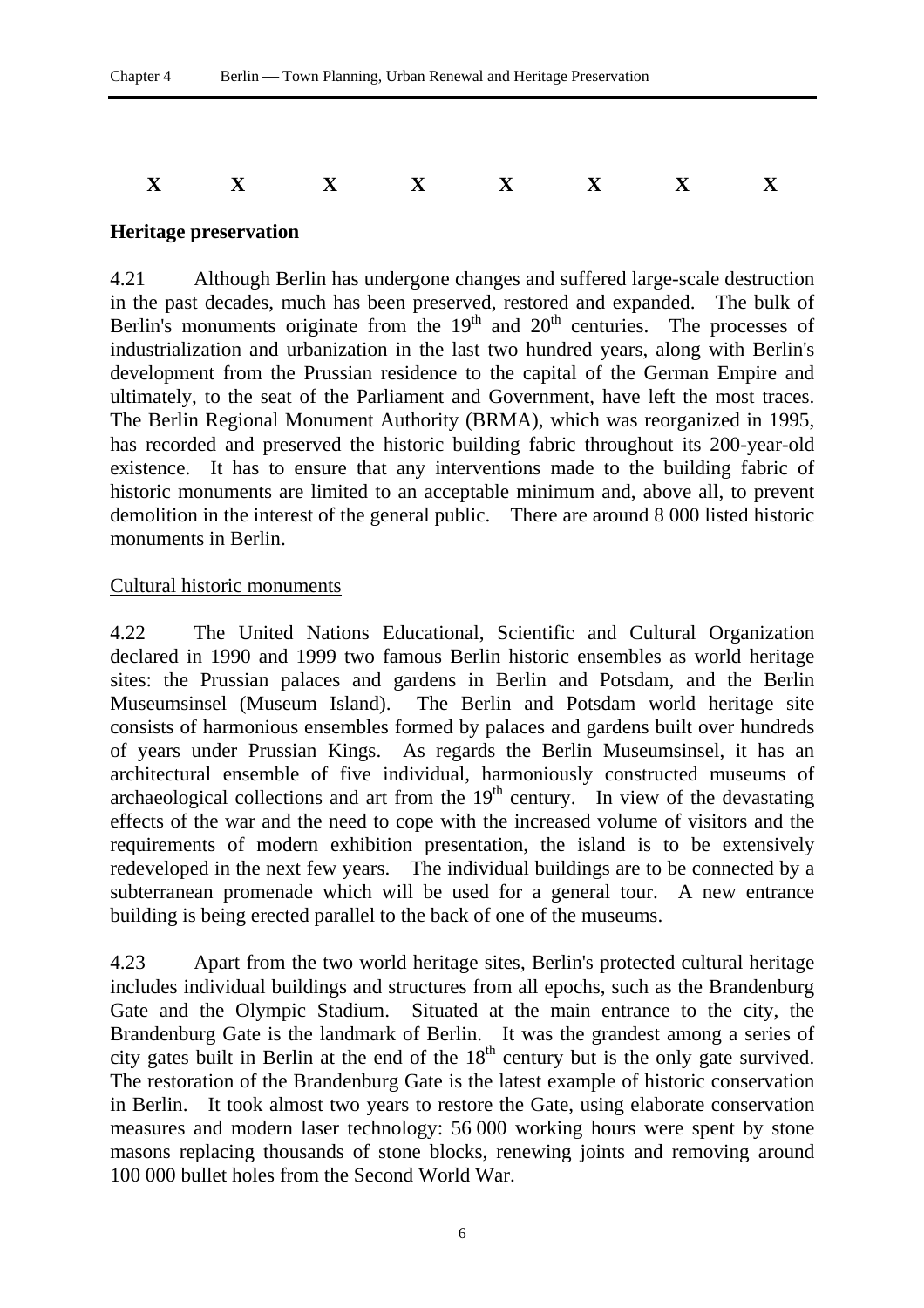4.24 The Olympic Stadium, which was officially opened at the Olympic games in 1936, is being refurbished in line with the listed building preservation provisions and at the same time, adapted to the requirements of a modern events arena. The Regional Monument Office, representatives of the track and field athletes, the relevant architects and construction companies have provided their input in the conversion plan. The emphasis is to preserve as much of the original substance as possible. Once the redevelopment work has been completed, the arena will hold 76 000 spectators. A new reinforced concrete roof, with a transparent membrane, is in striking contrast to the rigid tectonics of the historical stadium building. Two additional rows for spectators will be created by lowering the playing field by 2.65 metres. The Stadium will present its new, modern look for the final of the Soccer World Cup 2006.

#### Industrial historic monuments

4.25 Despite the destruction caused by the war and the demolition that took place during the course of reconstruction, there are still a considerable number of industrial monuments in Berlin. Large enterprises which turned Berlin into an industrial centre built their own districts, with their own factories, housing estates, infrastructure, parks and green spaces. Many of these areas have been preserved. For example, about half of the buildings in Berlin used by SIEMENS are listed as historic monuments. The works built between 1900 and 1960 are used by the company's manufacturing and development departments. Renovation and restoration are carried out in co-ordination with BRMA.

| --- | --- | --- | __<br>--- | --- | -- | --- |
|-----|-----|-----|-----------|-----|----|-----|
|     |     |     |           |     |    |     |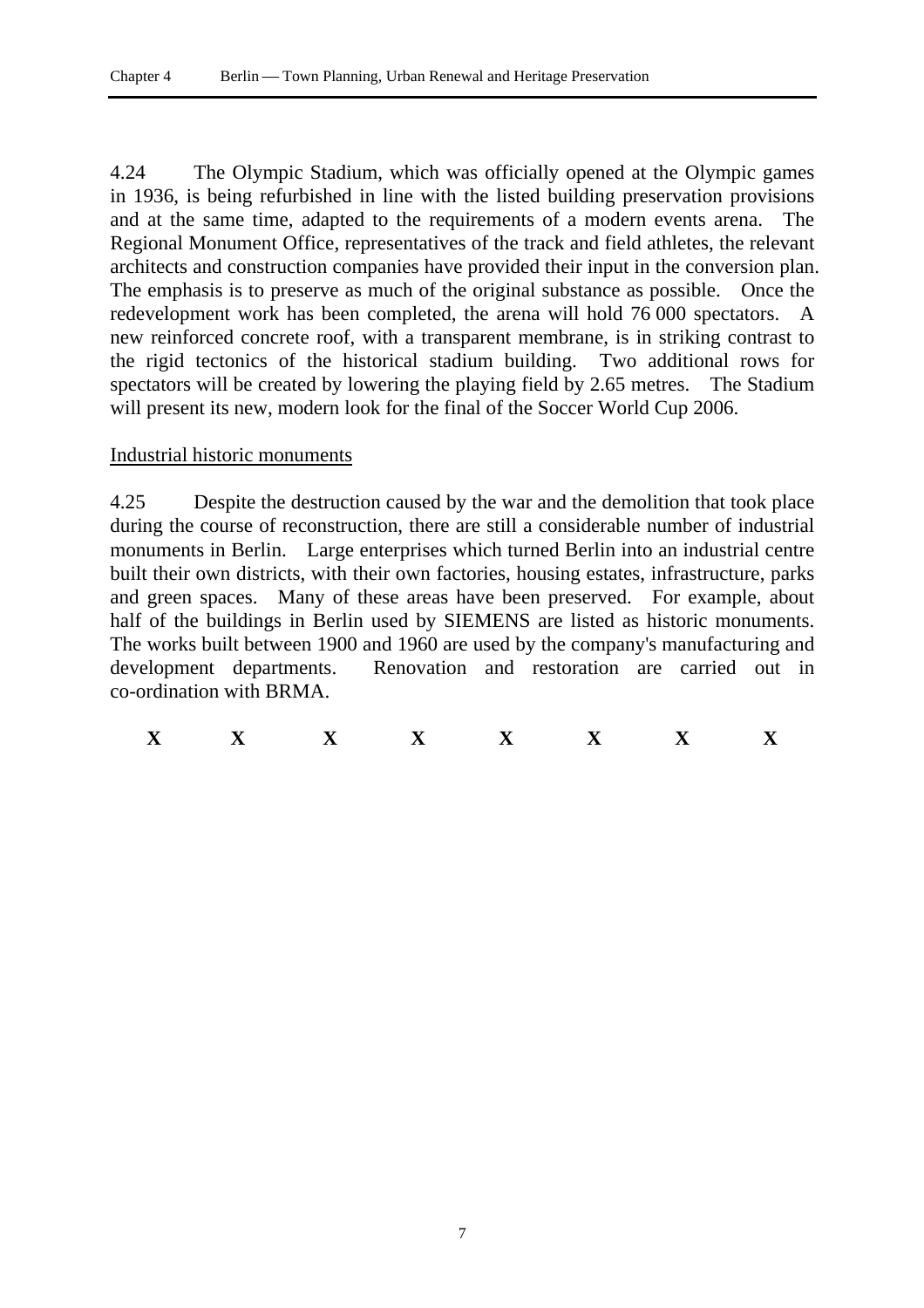# **X X X X X X X X**

### **Heritage preservation**

### English Heritage

5.50 The delegation visited English Heritage which is a public body with responsibility for all aspects of protecting and promoting the historic environment. Established in 1984 under the National Heritage Act 1983, English Heritage is the UK Government's principal adviser on all matters concerning the conservation of the historic built environment. It works in partnership with the central government departments, local authorities, voluntary bodies and the private sector to conserve and enhance the historic environment, broaden public access to the heritage, and to encourage people to understand and enjoy it. It is also responsible for the management, maintenance and repair of over 400 historic properties including Stonehenge on behalf of the nation. In addition, since its administrative merger with the Royal Commission on the Historical Monuments of England on 1 April 1999, English Heritage is now responsible for compiling and maintaining the National Monuments Record as the national archive and information base of historic buildings and ancient monuments.

5.51 English Heritage advises the Department for Culture, Media and Sport (DCMS) on listing of buildings of special architectural or historic interest. It also advises DCMS and DETR on decisions affecting the historic environment, and advises boroughs on planning applications affecting listed buildings. Buildings are listed in three grades  $\sim$  I, II\* and II, to reflect their relative architectural and historic interest. Grade I and II\* buildings may be eligible for English Heritage grants for urgent major repairs. In UK, all buildings built before 1700 which survive in anything like their original condition are listed, as are most those built between 1700 and 1840. In general, a building has to be over thirty years old to be eligible for listing. Listing currently protects about 500 000 buildings in UK (including 40 000 in London), 90% of which are Grade II.

5.52 In London, English Heritage works closely with GLA and contributes to the development of the Mayor's Spatial Development Strategy. It also works with LDA on economic and social regeneration strategies that maximize the contribution of London's built heritage to the capital's economy. Moreover, it gives advice and guidance on the conservation and enhancement of London housing of all periods, based on recognition of its architectural qualities and potential, with the participation of the occupants. It also encourages innovative approaches to securing the best uses for historic buildings that are compatible with their historic character and fabric. For example, in respect of the Grade II\* listed Monsoon Building near Paddington Station, English Heritage worked with the owner and local planning authority to arrive at a scheme which provided modern day office space while preserving the outstanding architectural interest of the building. Apart from these, English Heritage also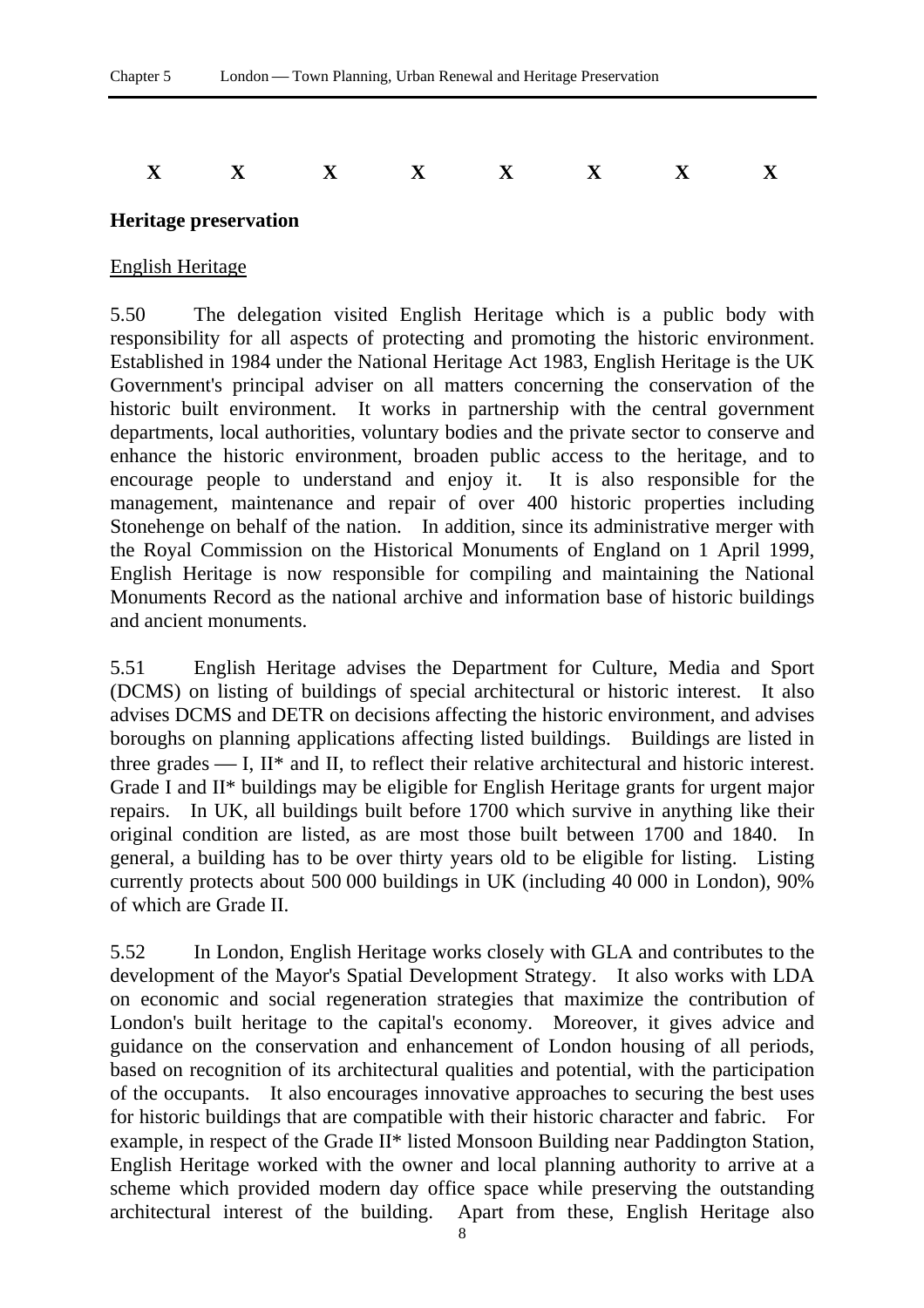co-ordinates the development and implementation of Management Plans for London's three World Heritage Sites: Westminster, Maritime Greenwich and Tower of London.

5.53 In 2001-02, English Heritage received government funding of £110 million and generated £33.3 million from its own activities, such as admissions to its properties, membership fees, retail and catering. In the same year, it spent a total of £65.2 million on conservation, including grants paid for the conservation of buildings and monuments, conservation areas, cathedrals, and archaeological projects, and £54.75 million on the historic properties under its management, and £11.7 million on education and public affairs.

# Foreign & Commonwealth Office

5.54 The delegation also visited the Foreign & Commonwealth Office and was given a guided tour of the restored office building at King Charles Street. The building was completed in 1868 as part of the new block of Government offices which included the India Office and later the Colonial and Home Offices. During the  $20<sup>th</sup>$ century, the growing complexity of international affairs led to severe overcrowding within the buildings. In the 1960s, it was decided that the building should be demolished with completely new offices to be erected on the same site. However, financial constraints and public outcry which led to the offices being classified as Grade I listed building resulted in the rejection of demolition in favour of restoration. The rolling programme of restoration and refurbishment carried out between 1984 and 1997 not only brought the Fine Rooms and areas such as Durbar Court (Photo 5.4) back to life but produced 25% extra usable space for far less than the cost of demolition and rebuilding.

| --- |  | --- | -- | __<br>--- | -- |
|-----|--|-----|----|-----------|----|
|     |  |     |    |           |    |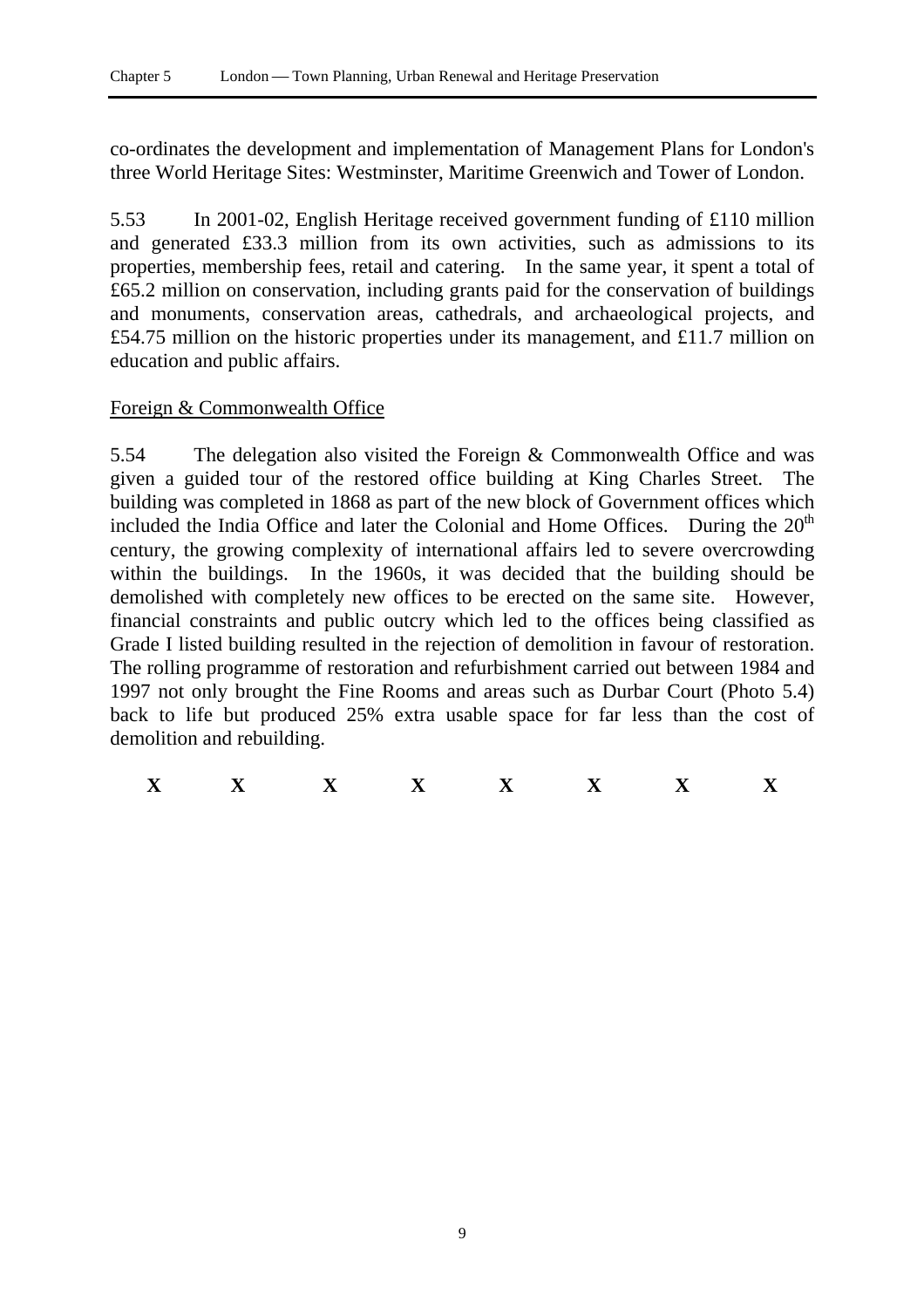# **X X X X X X X X**

6.1 To sustain Hong Kong's position as a world city in Asia, a strategic plan is essential to chart its long-term sustainable development. In this connection, the delegation observes that Singapore, Berlin and London, like Hong Kong, attach great importance to formulating such a strategic development plan. A common theme of the HK2030 Study, Singapore's Concept Plan, Berlin's Urban Development Plans and the draft London Plan is to achieve the sustainable development of the city and make it a better place for people to live in. To this end, the plans need to ensure that sufficient land, housing, transport and other facilities will be provided to accommodate population and economic growth, to combat urban sprawl and to achieve a green city.

6.2 The delegation considers that for a strategic development plan to be successful, it is essential for the planning authorities to:

- (a) identify development constraints;
- (b) maximize the use of existing resources (land, buildings, built heritage, waterfront areas, etc.);
- (c) identify new development opportunities;
- (d) cater for the needs of the people;
- (e) adopt a partnership approach to involve the public, professional bodies, interested parties and private sector in the planning process; and
- (f) adopt an integrated approach to cover urban renewal and heritage preservation in the town planning process.

### **Development constraints**

6.3 For Hong Kong, the major development constraints are the limitation of land resources and high population density. With 6.725 million people accommodated in 1 100 sq km, Hong Kong's overall population density is  $6\overline{250}$ people per sq km (Note 6.1). However, the population densities for Hong Kong Island and Kowloon peninsula are 17 000 and 44 200 respectively. To plan for the development of such a densely populated place is a challenging task. The population densities will continue to rise with population growth, and yet the extent of future population growth is uncertain. The uncertainty mainly lies in the migration factor,

 $\overline{a}$ (Note 6.1)

The population densities for Singapore, Berlin and London are 6 055, 3 794 and 4 668 people per sq km.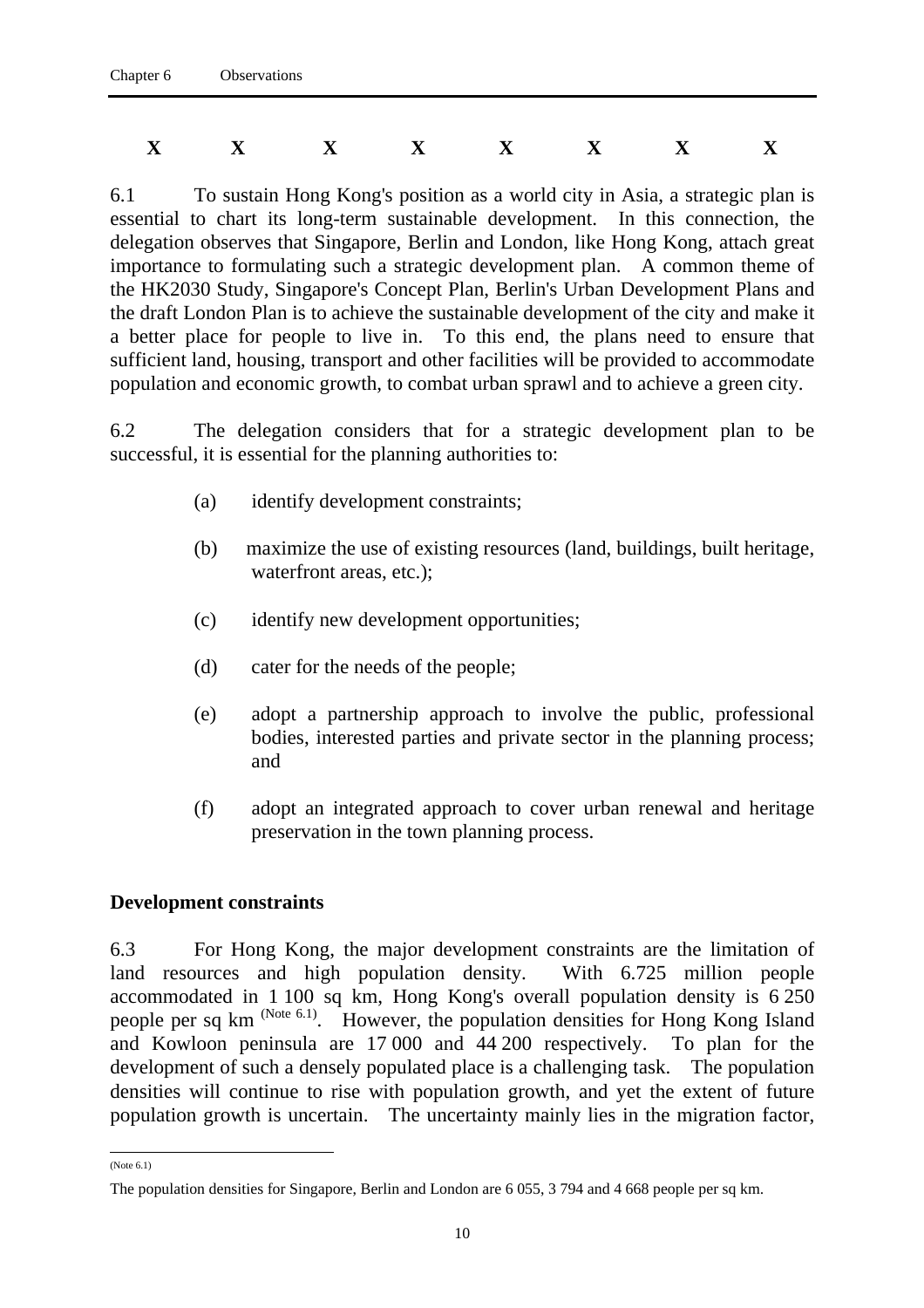i.e. the level of immigrants from the Mainland. From 1997 to 2001, new arrivals from the Mainland admitted under the One Way Permit Scheme made up some 93% of the population growth in Hong Kong.

### **Development opportunities**

6.4 Options to address the development constraints need to be explored. While land reclamation is one option to increase the land supply in Singapore (The UA Authority estimates that future land reclamation can add 15% more land), it is not a desirable option for Hong Kong, as it goes against the wishes of the public to protect the Victoria Harbour. In fact, the Protection of the Harbour Ordinance (Cap. 531) provides that the Victoria Harbour is to be protected and preserved as a special public asset and a natural heritage of Hong Kong people, and for that purpose there shall be a presumption against reclamation in the Harbour.

6.5 As there is unlikely any substantial increase in land supply, consideration should be given to maximize the use of the limited existing resources. While Singapore and London go for intensification, the delegation considers it not a desirable option for the urban areas in Hong Kong, as it will make the city even more compact. Moreover, the delegation shares the public concern that tall developments are gradually taking over the skyline of the waterfront, blocking the visual corridors from hinterland to the harbour and views to the ridgelines. The delegation considers that the views of the ridgelines in Kowloon pennisula and Hong Kong Island should be preserved. It is therefore not in favour of vertical intensification.

6.6 The delegation however considers it a feasible option to make more effective use of the existing land, buildings, built heritage and waterfront areas. On the existing land, buildings and heritage, reference could be made to the following:

- (a) experiences in Singapore and Berlin for the redevelopment of old precincts or districts, such as the redevelopment of Toa Payoh and Prenzlauer Berg;
- (b) experiences in Singapore for the upgrading of the existing housing blocks/flats, such as the upgrading packages offered under MUP;
- (c) experiences in Berlin and London where redundant industrial land/buildings were changed to commercial or residential use; and
- (d) experiences in Singapore, Berlin and London where built heritage are turned into effective use while preserving the historical interest of the heritage.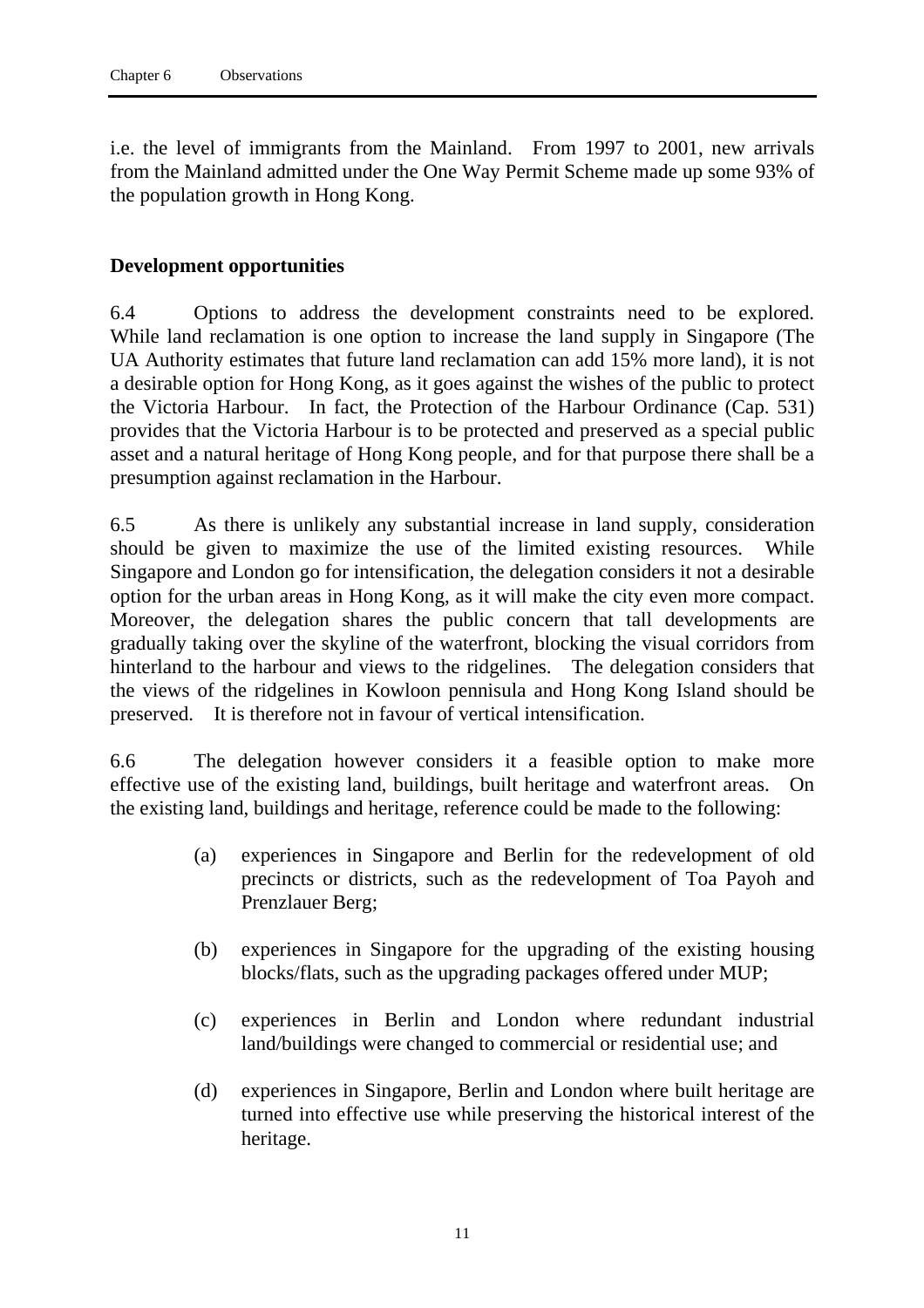6.7 As regards waterfront areas, the experience of transforming the Singapore River into a waterway providing waterfront housing, entertainment and dining facilities, the development of Rummelsburg Bay in Berlin and the development strategy for the Blue Ribbon Network (including River Thames) in the draft London Plan are useful references for enhancing the development of the waterfront areas of the Victoria Harbour. The delegation supports the concept of the development strategy for the Blue Ribbon Network that the developments on the waterfront areas should capitalize on the water as an asset to improve the quality of life of the local people. The delegation also considers that well-developed waterfront areas would enhance the attractiveness of Hong Kong and promote the tourist industry. In this connection, the views from and across the Victoria Harbour should be protected and reference could be made to the proposal on view management under the development strategy for the Blue Ribbon Network.

6.8 Apart from maximizing the use of existing resources, the delegation considers that new development opportunities, such as Opportunities Areas in the New Territories, should be identified. Reference could be made to the draft London Plan where Opportunities Areas have been identified on the basis that they are capable of accommodating substantial new homes or jobs.

# **Catering for the needs of the people**

6.9 As the strategic development plan is made for the Hong Kong people, it should be capable of addressing the needs of the people for housing, transport and other facilities. To make Hong Kong a better place to live in, the delegation supports streetscape greenery and skyrise greenery, such as those proposed under Singapore's Parks and Waterbodies Plan. It also supports the proposals under the draft London Plan to improve air quality by improving the integration of land use and transport policy and promoting sustainable design and construction, and to protect and promote open spaces.

# **Partnership approach**

6.10 The delegation supports the adoption of a partnership approach to enable the participation of the public and the concerned parties in the planning process. Whilst appreciating that the Government has conducted public consultation on its various planning studies, the delegation considers that large-scale publicity should be launched to promote public awareness, interest and participation. In this connection, the delegation observes that the exhibition on Singapore's Parks and Waterbodies Plan and Identity Plan is very informative and is able to attract public interest. Moreover, the idea of organizing a public dialogue with the Planning authorities in Hong Kong, such as the public dialogue with the Minister for National Development in Singapore on the Concept Plan 2001, could be explored.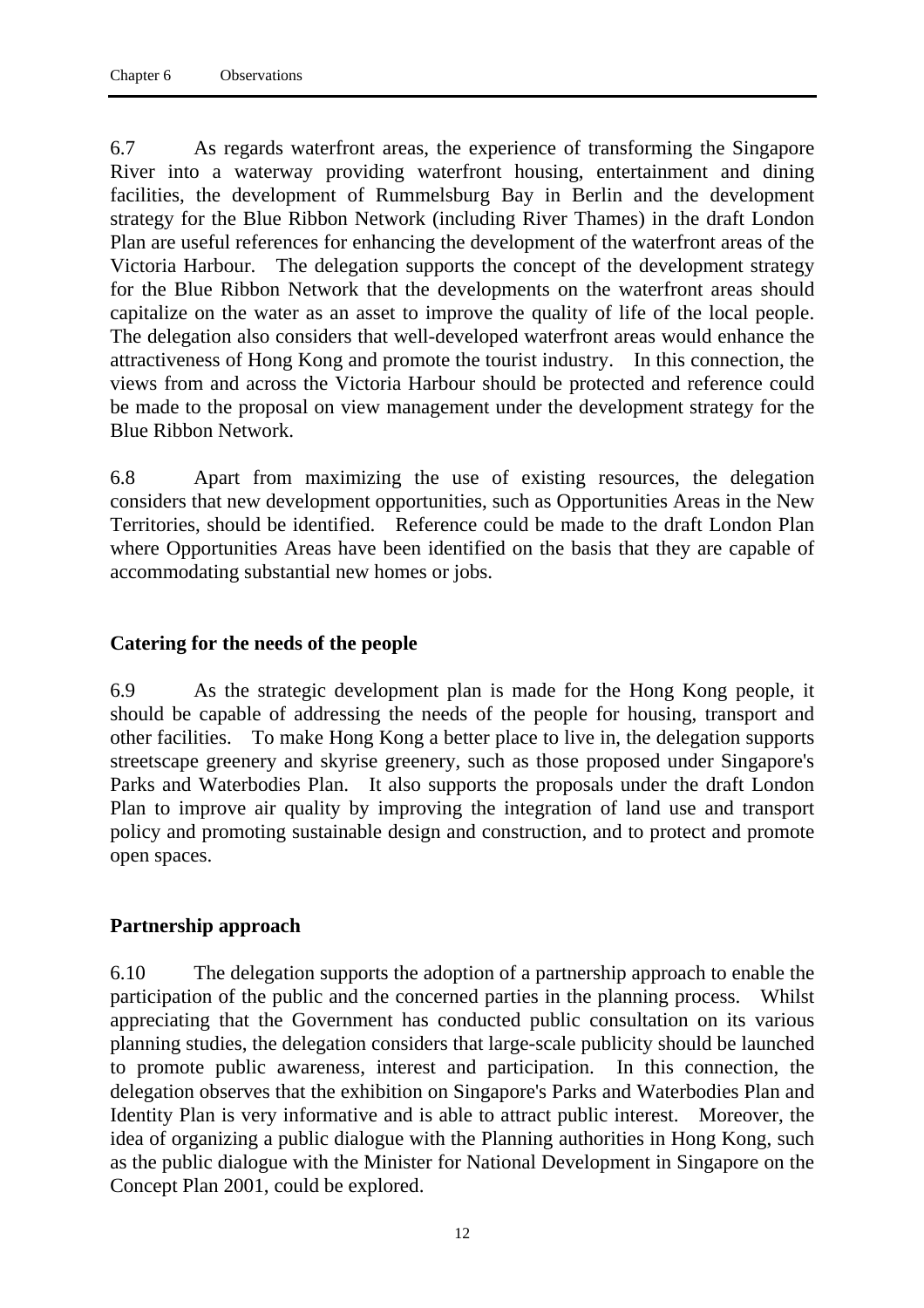6.11 Apart from public participation, the delegation also considers the participation of professional bodies in the planning process important. Planners, developers, architects and conservation bodies have their own important roles in town planning. The early involvement of these parties will ensure that plans will succeed with high quality of design and the best understanding of the environment. Moreover, the delegation considers that the International Panel of Architects and Urban Planners formed by the UR Authority should be a valuable channel to gather and share international inputs and global best practices on urban planning. The formation of such a panel in Hong Kong may also facilitate local town planning.

# **Integrated approach**

6.12 For a strategic development plan to be successful, the delegation considers that an integrated approach should be adopted. From the experiences in Singapore, Berlin and London, it is clear that the redevelopment of individual districts and the preservation of historic buildings/areas are an integral part of town planning. objective is to achieve a harmonious blend of the old and the new in order to give the city a sense of cohesion, continuity and character. In Hong Kong, however, town planning, urban renewal and heritage preservation are conducted separately. To achieve more effective results, the delegation is of the view that the Government should consider adopting a holistic approach to ensure that the policies and programmes in these three areas are compatible with each other.

6.13 On heritage preservation, the delegation considers it highly essential for the Government to put in place a heritage preservation policy for the sustainable preservation of the heritage in Hong Kong. This is in fact the view not only of the delegation, but also of other Members of LegCo. At the LegCo meeting on 13 February 2003, a motion was passed to urge the Government to expeditiously formulate a comprehensive policy on heritage preservation so that relics of historical value can be duly preserved. From the experiences in Singapore, Berlin and London, the delegation observes that heritage is the cornerstone of their national identity and the bedrock of their tourist economy. As regards Hong Kong, much more should be done on heritage preservation. It will depend on the Government having the commitment to implement a comprehensive policy, public and private owners having the incentives to look after their buildings properly, and public and private sponsorship to support the preservation work. To encourage quality restoration, reference could be made to the launch of the annual Architectural Heritage Awards in Singapore to recognize the efforts of owners, professionals and contractors. Moreover, heritage education should be promoted to make the heritage accessible and enjoyable for all. The work of the English Heritage in this aspect is of useful reference.

6.14 As a whole, the delegation considers the visit to Singapore, Berlin and London very useful. Members of the delegation hope that the findings of the visit